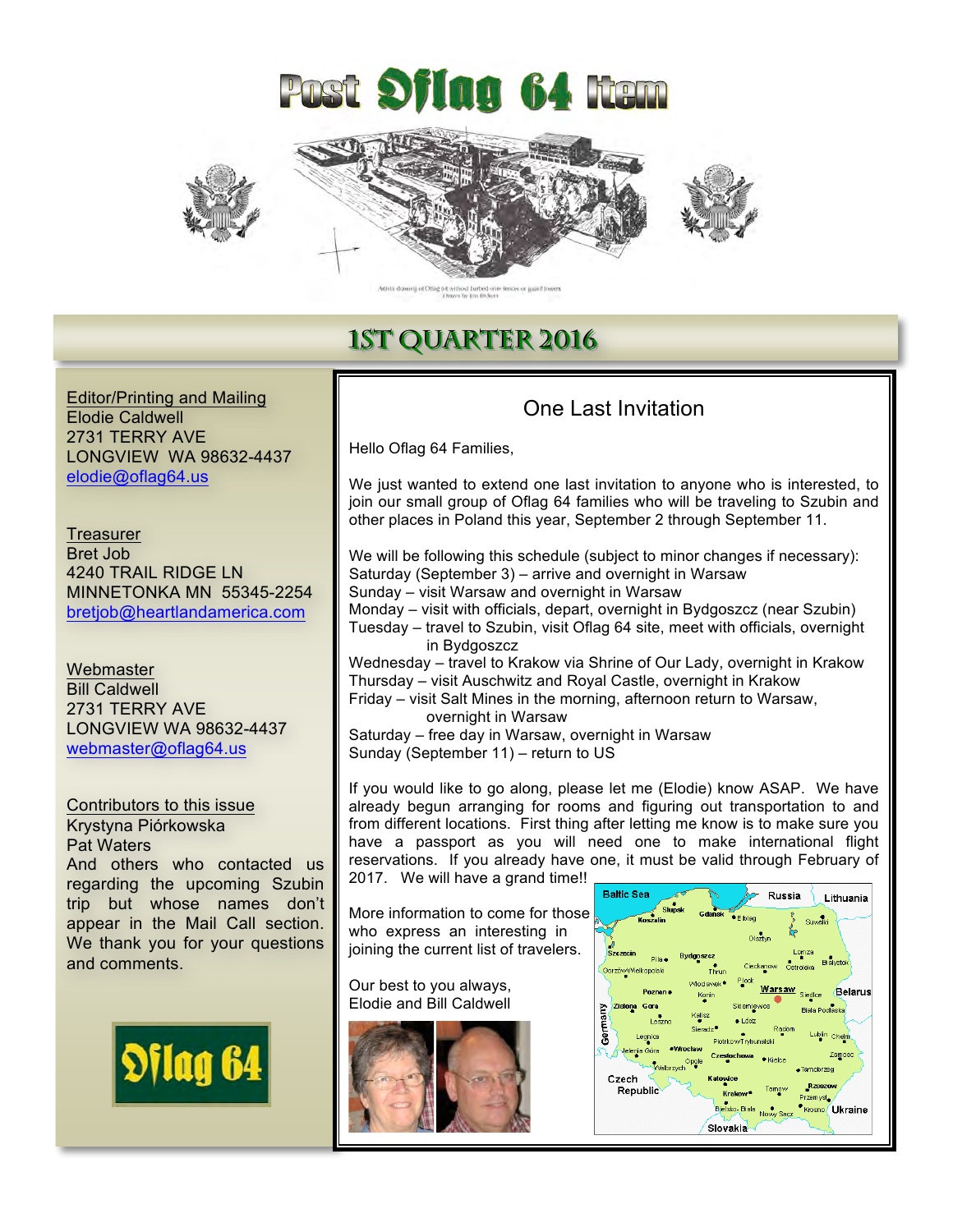# **A LITTLE COMPANY BUSINESS**

### Postage Fund Donors

THANKS to all who have generously donated to the postage and/or reunion funds. Without such thoughtful contributions, mailing the ITEM and other materials or information would not be possible.

#### **Anne Kreutzer Several Anonymous Donations**

If you would like to contribute, please make your check payable to Oflag 64 Postage Fund and mail your donation to:

**Bret Job** or **Elodie Caldwell**<br>4240 Trail Ridge Ln 2731 Terry Ave 4240 Trail Ridge Ln Minnetonka MN Longview WA 55345-2554 98632-4437



#### Thanks to….

…everyone who responded to my earlier email about a trip to Szubin this September. We know that some are able to make it and some aren't. There is so much to consider when planning a trip of this kind. We hope those unable to visit this year will be able to visit some time in the future. And to those who will be traveling to Szubin, looking forward to seeing you.

Thanks also to Krystyna Piórkowska without whose help we might be floundering regarding our September trip. She travels to Poland 3-4 times a year with the work she does and is extremely knowledgeable about the country, places to stay, places to visit, transportation, etc., and has provided some very valuable information for this year's travelers in the form of Q&As. She has spent extensive time outside of her work schedule making arrangements for hotels, visits with officials, etc., at no cost to us, and we are tremendously grateful.

Please contact me if you have questions.

Elodie Caldwell at elodie@oflag64.us



If you have anything to submit for print in the ITEM, please contact Elodie at the contact address on the front page of this publication. If you send photos, digital scans of original photos or anything that can be sent in .jpg format is great. If you are unable to scan photos, I would be glad to scan the originals and send them back to you. Documents can be sent in .pdf format. If you are unable to convert them to .pdf format, I would be glad to do so and then send you back the original. Thank you very much. Elodie

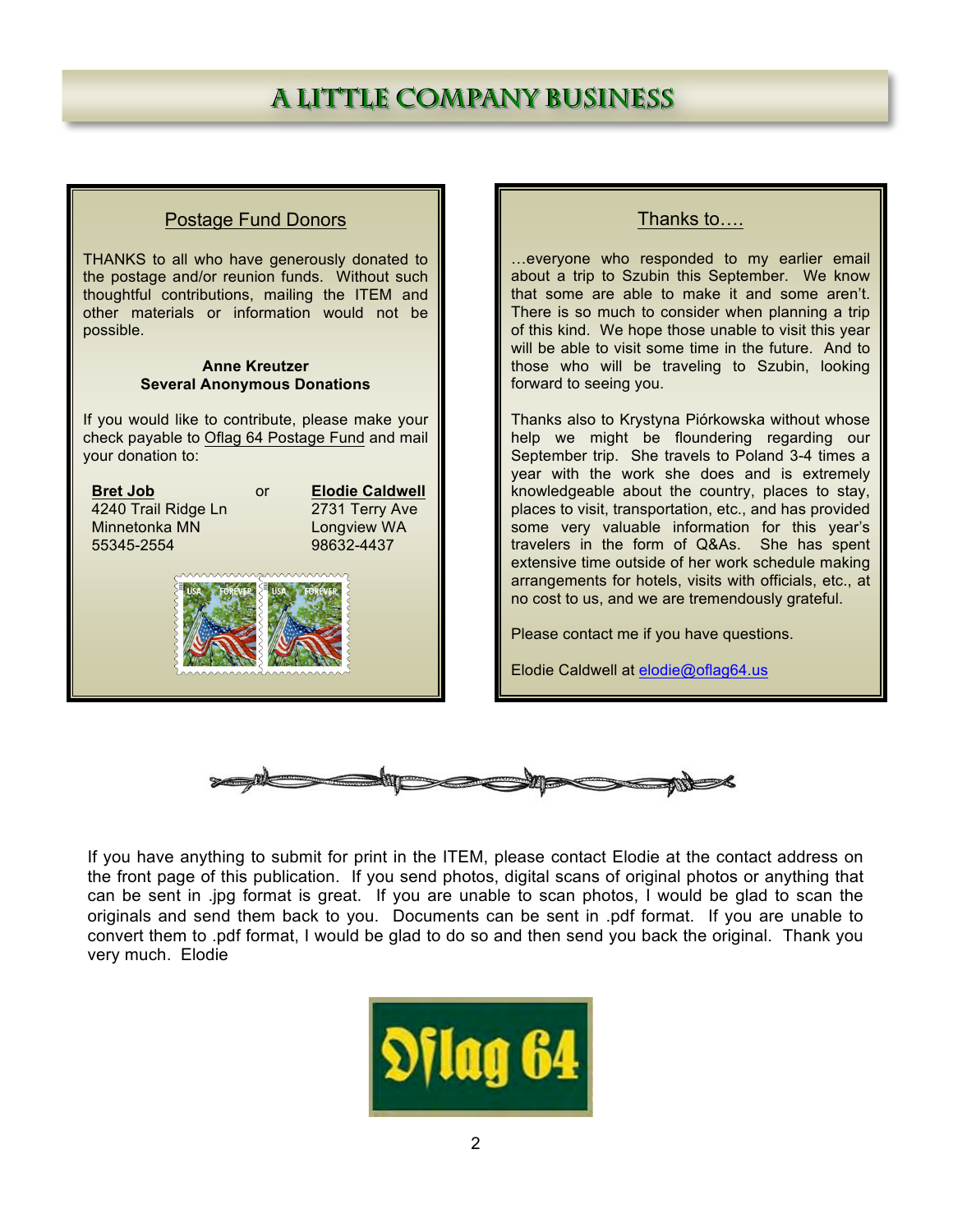







**Steven Burgauer, author and Oflag 64 family member,** wrote in response to Mariusz Winiecki's request for information about terms used by Kriegies, specifically the term "milk shot" in reference to Roy

Chappell right before being transferred to Oflag 64. *Thank you Steven for a possible explanation of the term. Seems that it wasn't generally known except to some. As we have recently discovered, the term actually refers to taking medicine under a doctor's supervision which can result in a very realistic fever. It's interesting to learn these little tidbits.*

**Stephen Dando-Collins, author and Oflag 64 family member,** wrote to let us know that his newest book about Oflag 64 escapes entitled THE SCHUBIN BREAK is nearly ready for publication. While doing his research he was able to connect with the International Committee of the Red Cross in Geneva Switzerland about some new-to-us and old photos taken at the camp. *Thanks Stephen for sharing this information. We will soon be contacting the ICRC to obtain permission to use the photos on our site as well.*



**Evie Dunbar, widow of the late Kriegy Alan Dunbar,** wrote to ask if we might be able to resend the link that was previously sent regarding Alan's memorial. *Thanks Evie for* 

*contacting us again. Hopefully the link we sent worked well for you and that your friends were able to access it as well.* 

**Wayne Fieldsmith, son of the late Kriegy Hugo Feilschmidt,** wrote to let us know that we had mislabeled one of our online gallery photos of his dad. He also wrote that his dad was a major and one of the camp dentists. *Wayne, thank you for writing and correcting our error. We have made the necessary changes on our website. Please let us know if you find any other errors.* 



**Julie Gionfriddo, daughter of the late Kriegy Jack Rathbone,**  wrote to thank us for emails and updates. A few years after our Colorado reunion, she and her husband moved to Ecuador where

they lived until recently when they moved back to their house in Colorado. *Julie, it was good to hear from you again. Happy to hear that you are doing well. Hope to see you at a future Oflag 64 get-together.*

**H. Randolph Holder, son of the late Kriegy H. Randolph "Boomer" Holder,** wrote and asked to be added to our email list. *Thanks H. Randolph, for contacting us and welcome to our Oflag 64 family. We have added you to our email list so you should be hearing from us from time to time. Please contact us again anytime.*



**Warren Jones, son of the late Kriegy Charles L. Jones,** wrote regarding the video tribute to Alan Dunbar done by Donna Melchiorre. "It was such a professional rendering to portray this man in the most excellent of ways. I wish I

could have been there in person, but now am glad that I could be witness to his sendoff later and many thanks to the team who made it possible (Donna/Dondino/Pat/Nellis-AFB) for such a fine final tribute. It couldn't have been nicer!" *Thank you very much Warren for your kind words to Donna and those who helped with the memorial service. We wish we could've been there also.* 

**Julie Johnson, daughter of the late Kriegy Carmen F. Clawson,** wrote that she and her family would not be making another trip to Szubin as they have traveled there previously. She remarked on the beautiful hotel they stayed in along the way and on the tour of Szubin and the museum. *Thank you Julie for letting us know about your previous visit to Szubin. We would love to see photos of your trip.*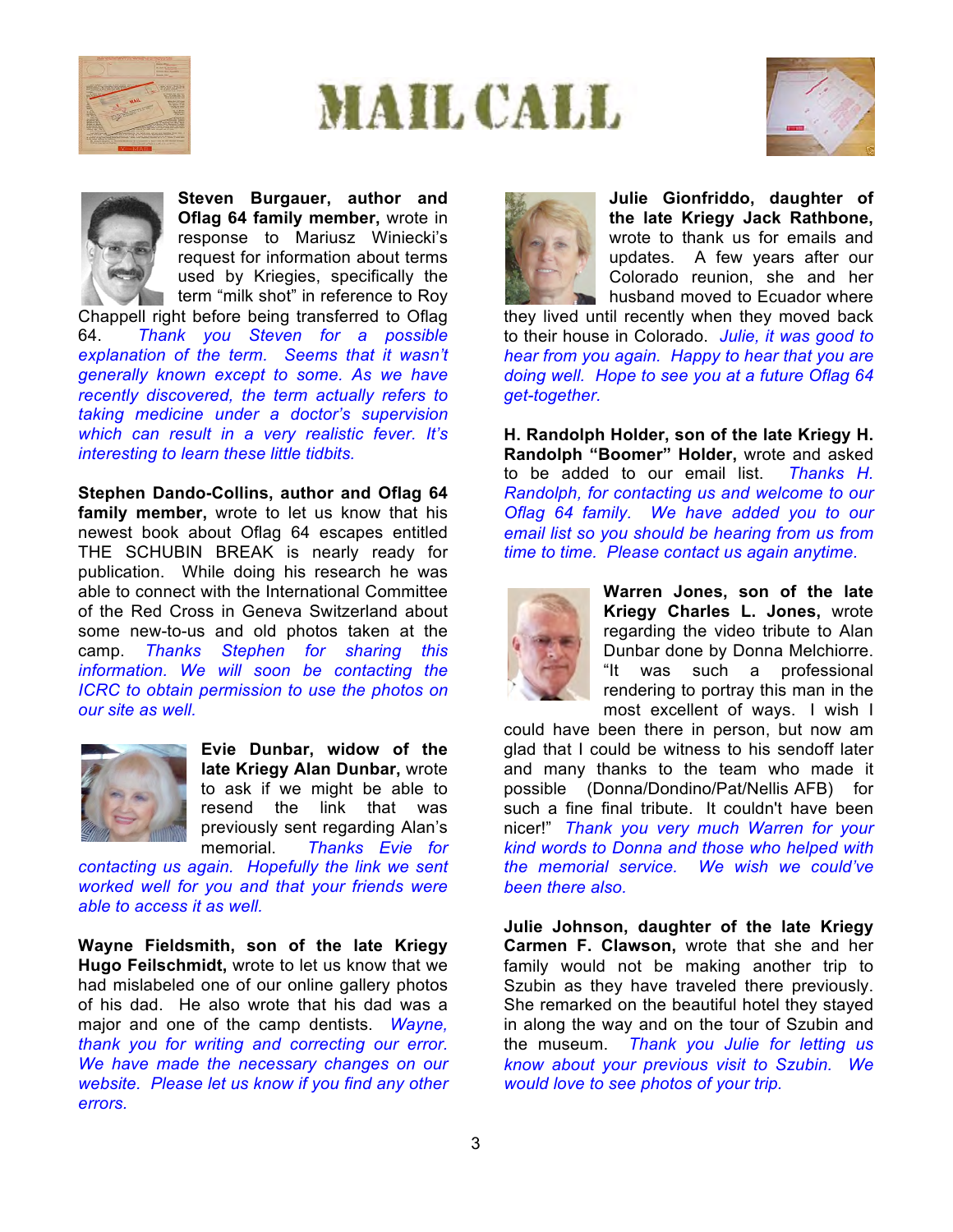

**Anne Kreutzer, daughter of the late Kriegy Nathaniel Hoskot,**  sent a donation to our Postage Fund not long ago. *Anne, thanks very much for your continued support. Your thoughtful and* 

*generous contribution is greatly appreciated.* 



**Lucy Lussenden, widow of the late Kriegy Don Lussenden,** wrote several times in response to Mariusz Winiecki's request for information about Van Vliet's and Stewart's trip to Katyn. She has

sent the information she's been able to find to Mariusz. You can see this information in his current posting on his blog, The Oflag 64 Record. In other emails regarding a trip to Szubin, Lucy mentioned that she wouldn't be able to travel with the group, but sent a number of helpful traveling suggestions to share with everyone. *Thanks so much Lucy for all the information you shared about Katyn. It takes a "village" or in other words, all of us in our Oflag 64 family to connect the dots. Thanks also for the traveling suggestions.* 



**Donna Melchiorre, friend of the Evie and the late Alan Dunbar and Oflag 64 family member,** sent the video of Alan Dunbar's memorial tribute at Nellis Air Force Base. She

commented that "it was a privilege to honor Lt. Colonel Alan Dunbar." For anyone who wasn't previously able to watch the video, it can be accessed at: https://vimeo.com/153140293 *Thank you so much Donna for all the service you so tenderly rendered on behalf of Alan Dunbar.* 

**Mary Milford, daughter of the late Kriegy Joseph Leo Dooley,** contacted us after finding our website. She wrote: "My father died in March 1984 and this is the first information his 9 children are getting on him. Thank you for all the info." She also asked to be added to our email list. In a later email, she thanked us for keeping the website up to date and let us know that her father escaped after his capture and was hidden by the Polish people but she doesn't have details. *Thank you Mary for contacting us and welcome to our Oflag 64 family. We have* 

*added you to our email list as requested. Thanks for the information you shared about your father. We hope you continue to find information to fill in the gaps.* 

**Carolyn Stotts Spell, great niece of the late Kriegy W. C. Stotts,** wrote for information from anyone who might have known her great uncle while he was in the camps. She also asked to be added to our email list. *Carolyn, thanks for writing and welcome to our Oflag 64 family. We have added you to our email list as requested so you should be hearing from us from time to time. We sent an email query to our group asking if anyone knew your great uncle. We would be interested in learning of any responses you may have received.* 

**Robert Thomas, son of the late Kriegy Murrell E. Thomas,** wrote regarding some of his father's war experiences. He wrote: "My dad was in a box for six weeks. All he could see was dead bodies. I don't know how many others went through that or if they talked to each other. He escaped the second night on the march. He was held as a prisoner in Moscow with another guy he was with. Dad spoke to them in English, they didn't understand. He knew they were bilingual, so he spoke in German. That about got them shot." *Thanks so much Robert for the information you shared about your dad. It continually amazes me to hear what all our Kriegies went through during WWII. We thank them for their service and sacrifice.*



**Pat Waters, son of the late Kriegy John K. Waters,** sent a photo of US troops entering the Hammelburg Prison in Germany in April of 1945. See the Kriegy News and Information Section for

the photo. *Thank you Pat for this great photo. The colorization (online ITEM) makes it seem like it was taken not that long ago.*



**Mariusz Winiecki, Oflag 64 family member in Poland,**  continues to work hard on his blog, The Oflag 64 Record. He appreciates all those who have contributed information. *Mariusz,* 

*we have learned so much from your blog. Keep up your incredible work!*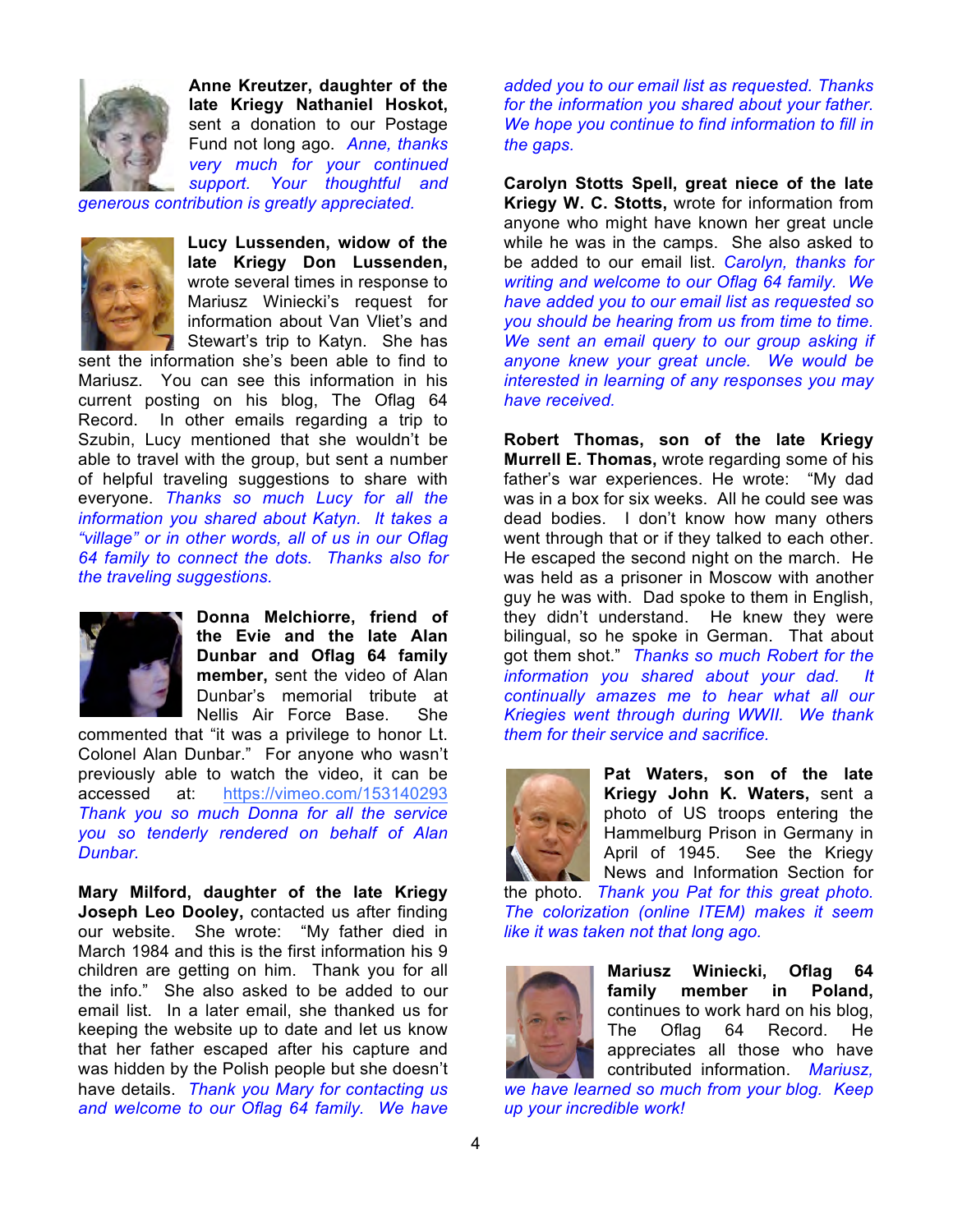## **COMMENTS**

**Let us know how we are doing. Constructive comments and criticisms are always appreciated.** 

**Thanks to all who email and write regularly and thanks for the information you share. <br><b>Thanks to all who email and write regularly and thanks for the information you share.** *It's always good to hear from you!! ~ Elodie Caldwell*





**WEB CONNECTION** 

*My father died in March 1984 and this is the first information his 9 children are getting on him. Thank you for all the info and for keeping this website up to date. ~ Mary Milord* **SS**

## **New visitors to our website** – *We welcome you to our Oflag 64 Family* **ss**

H. Randolph Holder – son of the late Kriegy H. Randolph "Boomer" Holder Mary Dooley Milord – daughter of the late Kriegy Joseph L. Dooley Carolyn Stotts Spell – great niece of the late Kriegy W. C. "Bill" Stotts





*Website Additions:* If you notice errors or omissions, or find links that don't work properly, please let us know at elodie@oflag64.us.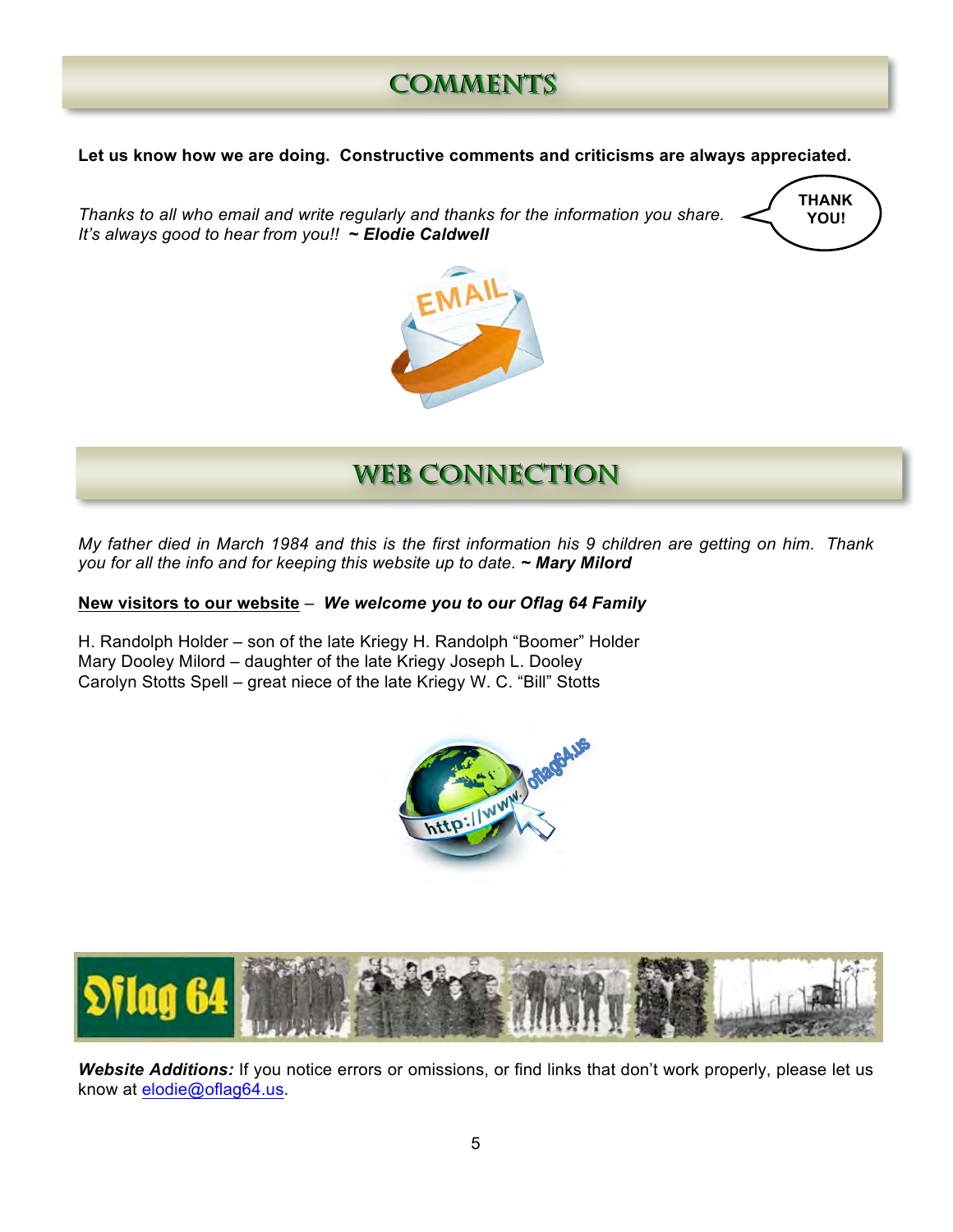## **KRIEGY NEWS & INFORMATION**

This photo was sent by Pat Waters. It shows US troops from Combat Command B of the U.S. 14th Armored Division entering the Hammelburg Prison in Germany by opening the main gate with bursts of their M3 "Grease Guns". Hammelburg, Germany. April 6, 1945. (Colorized by Paul Reynolds. Historic Military Photo Colourisations—for color see online ITEM)



## **TAPS**

We have not heard from anyone during this quarter regarding Kriegies who have passed away. That's wonderful news!! And it might just be a first time in a long time. We send continued best wishes to everyone, Kriegies and family members alike.

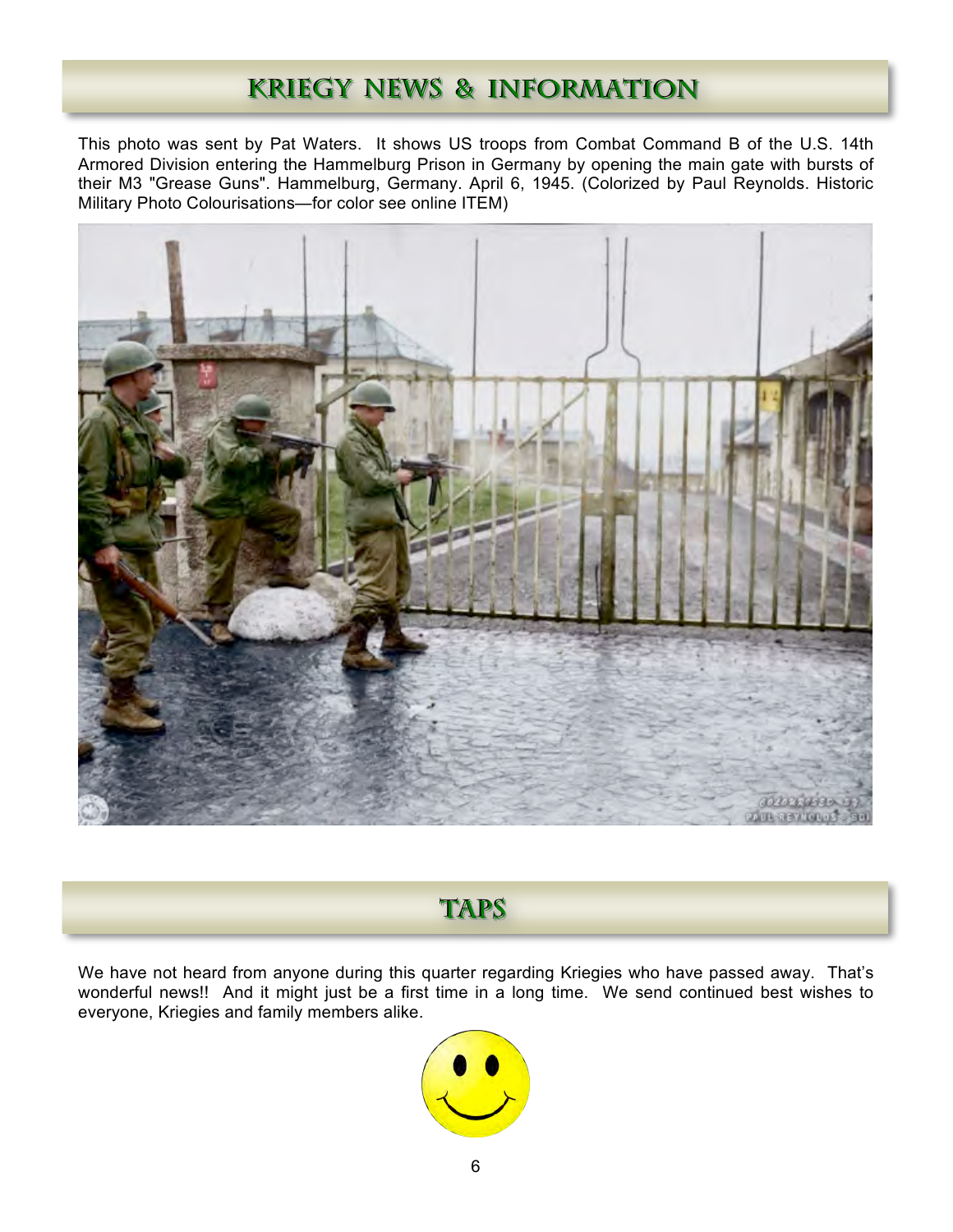## **PUBLICATIONS**

The following publications might be of interest to you. Many of them were written by our men. Your local library is a good place to check for availability. If you can't find what you're looking for there, write to the author or publisher or click on the links below. New and used copies are often available from online sites. If you become aware that any of these publications are no longer available, please let us know.

- **1. Americans Behind the Barbed Wire** by Frank Diggs, Story of Frank's trip across Russia in 1945. Publisher: Vandemere Press, P. O. Box 5243, Clearwater FL 22205 (New price is \$24.95/Hardcover) http://www.vandamere.com/diggs.htm or http://www.amazon.ca/Americans-Behind-Barbed-Wire-Inside/dp/0743474821
- **2. Diary of A Kriegie** by Ed Beattie. Diary of Ed Beattie, A UPI Correspondent captured near the Moselle River in Sept '44.Publisher: Thomas Y. Crowell Co., New York NY http://www.amazon.com/Diarykriegie-Edward-W-Beattie/dp/B0007E4AUA
- **3. Escape to Russia** by Howard "BOOMER" Holder. Story of Boomer Holder as he went across Russia in 1945. Publisher: Iberian Publishing Co., Athens GA http://www.amazon.com/Escape-Russia-Howard-Randolph-Holder/dp/B0006F7X72/ref=sr\_1\_1?ie=UTF8&s=books&qid=1226549191&sr=1-1
- **4. Dr. Graff Remembers: World War II Reflections**, a collection of editorials by Peter Carl Graffagnino, M.D., Publisher: Grateful Steps (Micki Cabaniss Eutsler), 828-277-0998. http://www.amazon.com/Dr-Graff-Remembers-World-Reflections/dp/1935130544/ref=sr\_1\_1?ie=UTF8&qid=undefined&sr=8- 1&keywords=Dr.+Graffagnino+Remembers%3A++World+War+II+Reflections
- **5. Home W**a**s Never Like This**. Diary of Col Yardley. Publisher: Yardley Enterprises. Evergreen, CO. http://www.amazon.com/Home-Was-Never-Like-This/dp/0971743908/ref=sr\_1\_1?s=books&ie=UTF8&qid=1411079953&sr=1- 1&keywords=HOME+WAS+never+like+this
- **6. Justifiable Pride** by William D. Stevens, Jamal Books, 2340 Devoe Drive, Lincoln NE 68506, 402-488- 6005 http://www.amazon.com/Justifiable-Pride--Memoir-William-Stevens/dp/096732954X/ref=sr\_1\_1?s=books&ie=UTF8&qid=1411080041&sr=1- 1&keywords=Justifiable+Pride
- **7. Kriegie** by Kenneth Simmons. Diary of an Air Force Pilot. Publisher: Thomas Nelson and Sons. New York NY. http://www.amazon.com/s/ref=nb\_ss\_b?url=search-alias%3Dstripbooks&fieldkeywords=Kriegie+by+Kenneth+Simmons&x=0&y=0
- **8. Kriegsgefangener 3074 (Prisoner of War)** by Clarence Ferguson. Publisher: Texan Press, Waco TX http://www.amazon.com/s/ref=nb\_ss\_b?url=search-alias%3Dstripbooks&fieldkeywords=Prisoner+of+War+by+Clarence+Ferguson&x=16&y=17
- **9. OFLAG 64, 50th Anniversary Book**. Anniversary Committee. Publisher: Evanston Publishing Co., Evanston IL. http://www.amazon.com/Oflag-64-fiftieth-anniversarybook/dp/1879260239/ref=sr\_1\_1?ie=UTF8&qid=1226550698&sr=1-1
- **10. Oflag 64: A POW Odyssey**, Robert Galloway, 2001. Instant Amazon Video to rent or buy at: https://www.amazon.com/gp/video/detail/B00WGYXZTG?ie=UTF8&keywords=OFLAG&qid=144234503 7&ref =sr\_1\_1&s=instant-video&sr=1-1
- **11. Passages to Freedom**, Joseph Frelinghuysen, 1990, Publisher: Sunflower University Press, 1531 Yuma (Box 1009), Manhattan KS 66502-4228, 800-258-1232 (\$17.95, includes S & H) http://www.amazon.com/Passages-Freedom-Story-Capture-Escape/dp/0897451317/ref=sr\_1\_1?ie=UTF8&s=books&qid=1226550856&sr=1-1